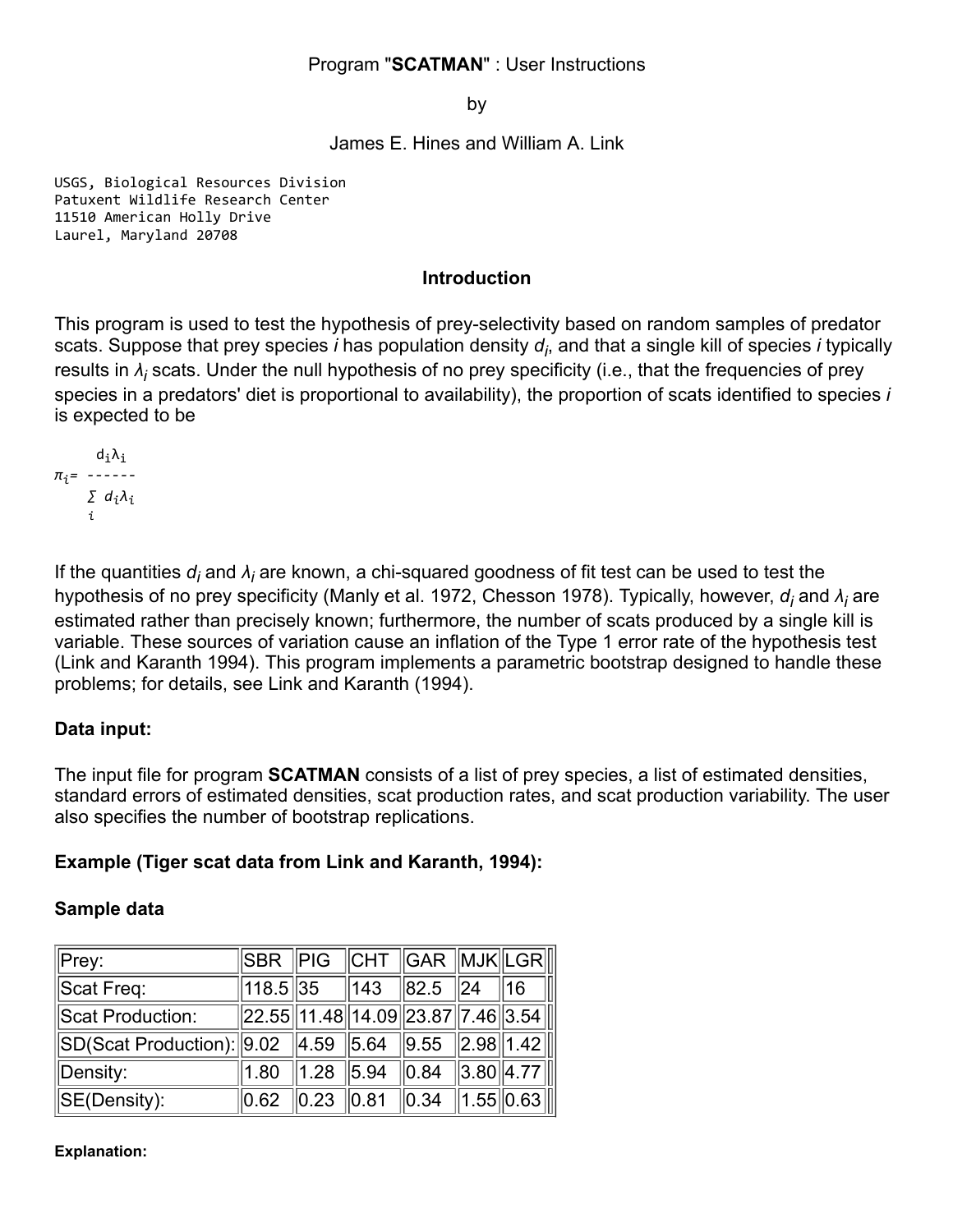In this example, the predator species is the tiger (*Panthera tigris*); prey species are

- SBR: Sambar (Cervus unicolor)
- PIG: Wild pig (Sus scrofa)
- CHT: Chital (Axis axis)
- GAR: Gaur (Bos gaurus)
- MJK: Muntjac (Muntiacus muntjak)
- LGR: Hanuman Langur (Presybtis entellus)

Input file: (scatman2.inp):

```
200,54321
SBR
118.5,1.8,0.62,22.553
PIG
35,1.28,.23,11.48
CHT
143,5.94,.81,14.085
GAR
82.5,.84,.34,23.867
MJK
24,3.8,1.55,7.463
LGR
16,4.77,.63,3.54
```
The line containing 200,54321 tells the program how many bootstrap replications (200) to perform, and a seed number (54321) for the random number generator. You probably don't need to change these.

The next line is the first prey species name (SBR). The following line contains the scat frequency for SBR (118.5), the density for SBR (1.8), the standard error of the density (0.62), and the scat production (22.55).

The other pairs of lines contain the data for the other 5 prey species.

#### **Program Operation:**

The first step is to create an input file. The easiest way to do this is to look at the sample input file provided, scatman.inp. Use any editor and create an input file similar to the sample input file. Just make sure to save the file as ASCII text. Next, run the program as described below, then view the output using your editor. If you are running Windows, open a MSDOS window and type the following:

```
cd \scatman
scatman <scatman.inp >scatman.out
```
Variability in scat production rates was set at 40% of the mean level.

## **Program Output**

| bootreps=  | 200 ix=  |        | 54321     |                |
|------------|----------|--------|-----------|----------------|
| <b>SBR</b> | 118,5000 | 1.8000 |           | 0.6200 22.5530 |
| PIG        | 35,0000  | 1.2800 |           | 0.2300 11.4800 |
| <b>CHT</b> | 143.0000 | 5.9400 |           | 0.8100 14.0850 |
| GAR        | 82.5000  | 0.8400 |           | 0.3400 23.8670 |
| <b>MJK</b> | 24,0000  | 3.8000 | 1.5500    | 7.4630         |
| LGR        | 16,0000  | 4.7700 |           | 0.6300 3.5400  |
|            |          |        | estimated |                |
| species    | observed |        | expected  |                |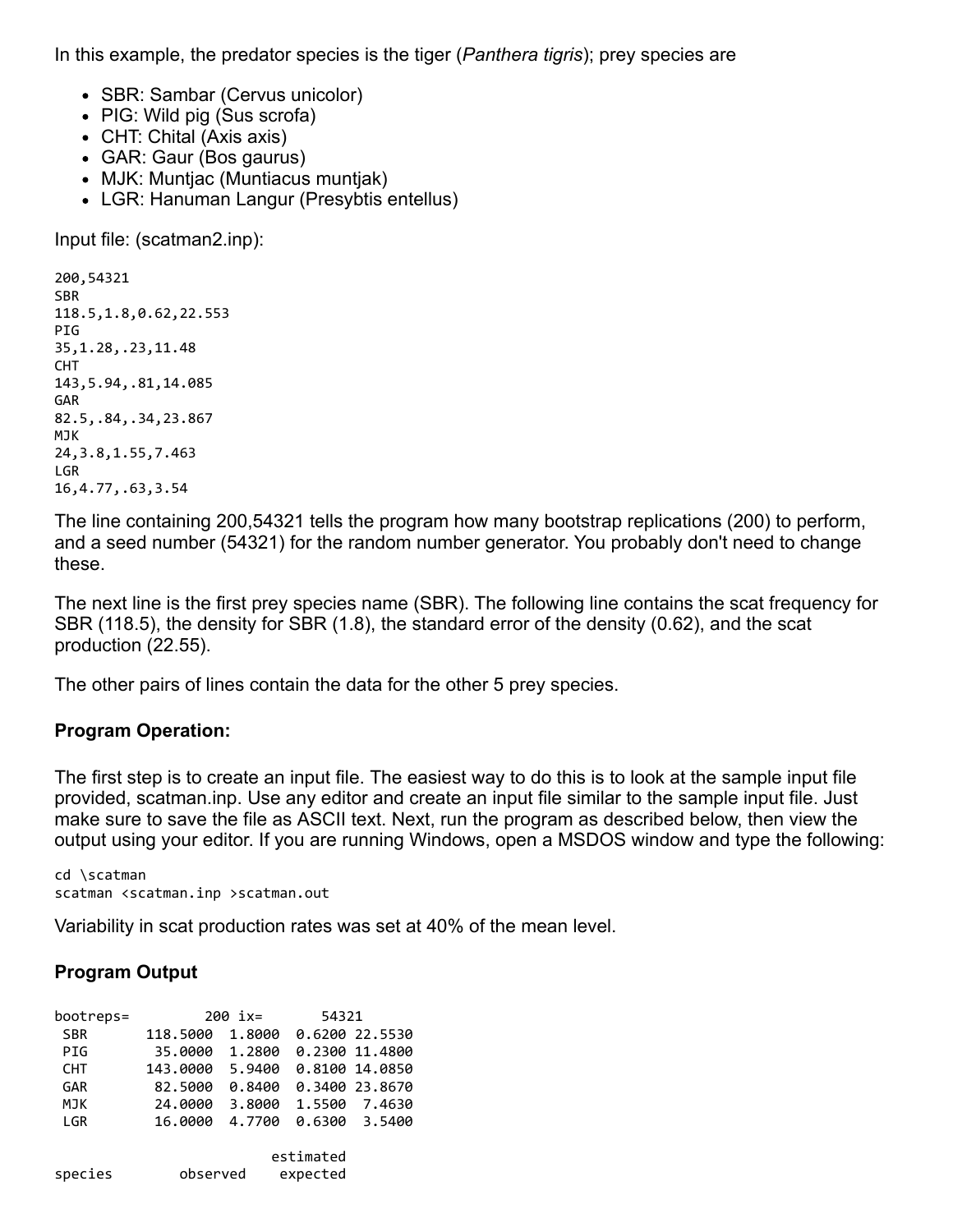| ~~~~~~~                               | vwwwwwwww                                            | ,,,,,,,,,,,,                                                                |                                                      |                                           |
|---------------------------------------|------------------------------------------------------|-----------------------------------------------------------------------------|------------------------------------------------------|-------------------------------------------|
| <b>SBR</b>                            | 118.5000                                             | 83.2785                                                                     |                                                      |                                           |
| PIG                                   |                                                      |                                                                             |                                                      |                                           |
|                                       | 35.0000                                              | 30.1445                                                                     |                                                      |                                           |
| <b>CHT</b>                            | 143.0000                                             | 171.6323                                                                    |                                                      |                                           |
| GAR                                   | 82.5000                                              | 41.1276                                                                     |                                                      |                                           |
| <b>MJK</b>                            | 24.0000                                              | 58.1772                                                                     |                                                      |                                           |
| LGR                                   | 16.0000                                              | 34.6400                                                                     |                                                      |                                           |
|                                       | CV(SCATRATE)=                                        |                                                                             | 10%                                                  |                                           |
|                                       |                                                      |                                                                             |                                                      |                                           |
|                                       | Chi                                                  | Unadjusted                                                                  | Adjusted                                             | standard                                  |
| species                               | squared                                              |                                                                             | p-value p-value                                      | error                                     |
| $\sim\sim\sim\sim\sim\sim$            | $\sim$ $\sim$ $\sim$ $\sim$ $\sim$ $\sim$            | wwwwwwww                                                                    | $\sim\sim\sim\sim\sim\sim\sim$                       | <b>NNNNNNN</b>                            |
| <b>SBR</b>                            | 18.5917                                              | 0.0000                                                                      | 0.0010                                               | 0.0003                                    |
| PIG                                   | 0.8427                                               | 0.3586                                                                      | 0.3887                                               | 0.0024                                    |
| <b>CHT</b>                            | 8.0907                                               | 0.0044                                                                      | 0.0539                                               | 0.0046                                    |
|                                       |                                                      |                                                                             |                                                      |                                           |
| GAR                                   | 46.1486                                              | 0.0000                                                                      | 0.0000                                               | 0.0000                                    |
| <b>MJK</b>                            | 23.3153                                              | 0.0000                                                                      | 0.0003                                               | 0.0001                                    |
| LGR                                   | 10.9342                                              | 0.0009                                                                      | 0.0027                                               | 0.0002                                    |
| Composite                             | 92.1822                                              | 0.0000                                                                      | 0.0000                                               | 0.0000                                    |
|                                       | CV(SCATRATE)=                                        |                                                                             | 20%                                                  |                                           |
|                                       |                                                      |                                                                             |                                                      |                                           |
|                                       | Chi                                                  | Unadjusted Adjusted standard                                                |                                                      |                                           |
| species<br>$\sim\sim\sim\sim\sim\sim$ | squared<br>$\sim$ $\sim$ $\sim$ $\sim$ $\sim$ $\sim$ | p-value<br>$\sim$ $\sim$ $\sim$ $\sim$ $\sim$ $\sim$ $\sim$                 | p-value<br>$\sim$ $\sim$ $\sim$ $\sim$ $\sim$ $\sim$ | error<br><b>NNNNNNN</b>                   |
| <b>SBR</b>                            | 18.5917                                              | 0.0000                                                                      | 0.0026                                               | 0.0006                                    |
| PIG                                   | 0.8427                                               | 0.3586                                                                      | 0.4043                                               | 0.0035                                    |
|                                       |                                                      |                                                                             |                                                      |                                           |
| <b>CHT</b>                            | 8.0907                                               | 0.0044                                                                      | 0.0536                                               | 0.0054                                    |
| <b>GAR</b>                            | 46.1486                                              | 0.0000                                                                      | 0.0000                                               | 0.0000                                    |
| <b>MJK</b>                            | 23.3153                                              | 0.0000                                                                      | 0.0009                                               | 0.0003                                    |
| LGR                                   | 10.9342                                              | 0.0009                                                                      | 0.0030                                               | 0.0002                                    |
| Composite                             | 92.1822                                              | 0.0000                                                                      | 0.0000                                               | 0.0000                                    |
|                                       | CV(SCATRATE)=                                        |                                                                             | 30%                                                  |                                           |
|                                       |                                                      |                                                                             |                                                      |                                           |
|                                       | Chi                                                  | Unadjusted Adjusted standard                                                |                                                      |                                           |
| species                               | squared                                              | p-value                                                                     | p-value                                              | error                                     |
| NNNNNNN                               | ~~~~~~~                                              | ~~~~~~~~~~                                                                  | $\sim$ $\sim$ $\sim$ $\sim$ $\sim$ $\sim$            | $\sim$ $\sim$ $\sim$ $\sim$ $\sim$ $\sim$ |
| <b>SBR</b>                            | 18.5917                                              | 0.0000                                                                      | 0.0042                                               | 0.0010                                    |
| PIG                                   | 0.8427                                               | 0.3586                                                                      | 0.4227                                               | 0.0052                                    |
| <b>CHT</b>                            | 8.0907                                               | 0.0044                                                                      | 0.0812                                               | 0.0094                                    |
|                                       |                                                      |                                                                             |                                                      |                                           |
| GAR                                   | 46.1486                                              | 0.0000                                                                      | 0.0000                                               | 0.0000                                    |
| <b>MJK</b>                            | 23.3153                                              | 0.0000                                                                      | 0.0011                                               | 0.0003                                    |
| LGR                                   | 10.9342                                              | 0.0009                                                                      | 0.0044                                               | 0.0004                                    |
| Composite                             | 92.1822                                              | 0.0000                                                                      | 0.0000                                               | 0.0000                                    |
|                                       | CV(SCATRATE)=                                        |                                                                             | 40%                                                  |                                           |
|                                       | Chi                                                  |                                                                             |                                                      |                                           |
|                                       |                                                      | Unadjusted Adjusted standard                                                |                                                      |                                           |
| species<br>NNNNNNN                    | $\sim$ $\sim$ $\sim$ $\sim$ $\sim$ $\sim$            | squared p-value p-value<br>$\sim$ $\sim$ $\sim$ $\sim$ $\sim$ $\sim$ $\sim$ | $\sim\sim\sim\sim\sim\sim\sim$                       | error<br><b>NNNNNNNN</b>                  |
| <b>SBR</b>                            | 18.5917                                              | 0.0000                                                                      | 0.0062                                               | 0.0018                                    |
| PIG                                   | 0.8427                                               | 0.3586                                                                      | 0.4402                                               | 0.0064                                    |
| CHT                                   | 8.0907                                               |                                                                             | $0.0044$ $0.1268$                                    | 0.0128                                    |
|                                       |                                                      |                                                                             |                                                      |                                           |
| GAR                                   | 46.1486                                              | 0.0000                                                                      | 0.0000                                               | 0.0000                                    |
| <b>MJK</b>                            | 23.3153                                              | 0.0000                                                                      | 0.0025                                               | 0.0007                                    |
| LGR                                   | 10.9342                                              | 0.0009                                                                      | 0.0056                                               | 0.0006                                    |
| Composite                             | 92.1822                                              | 0.0000                                                                      | 0.0000                                               | 0.0000                                    |

**REFERENCES**